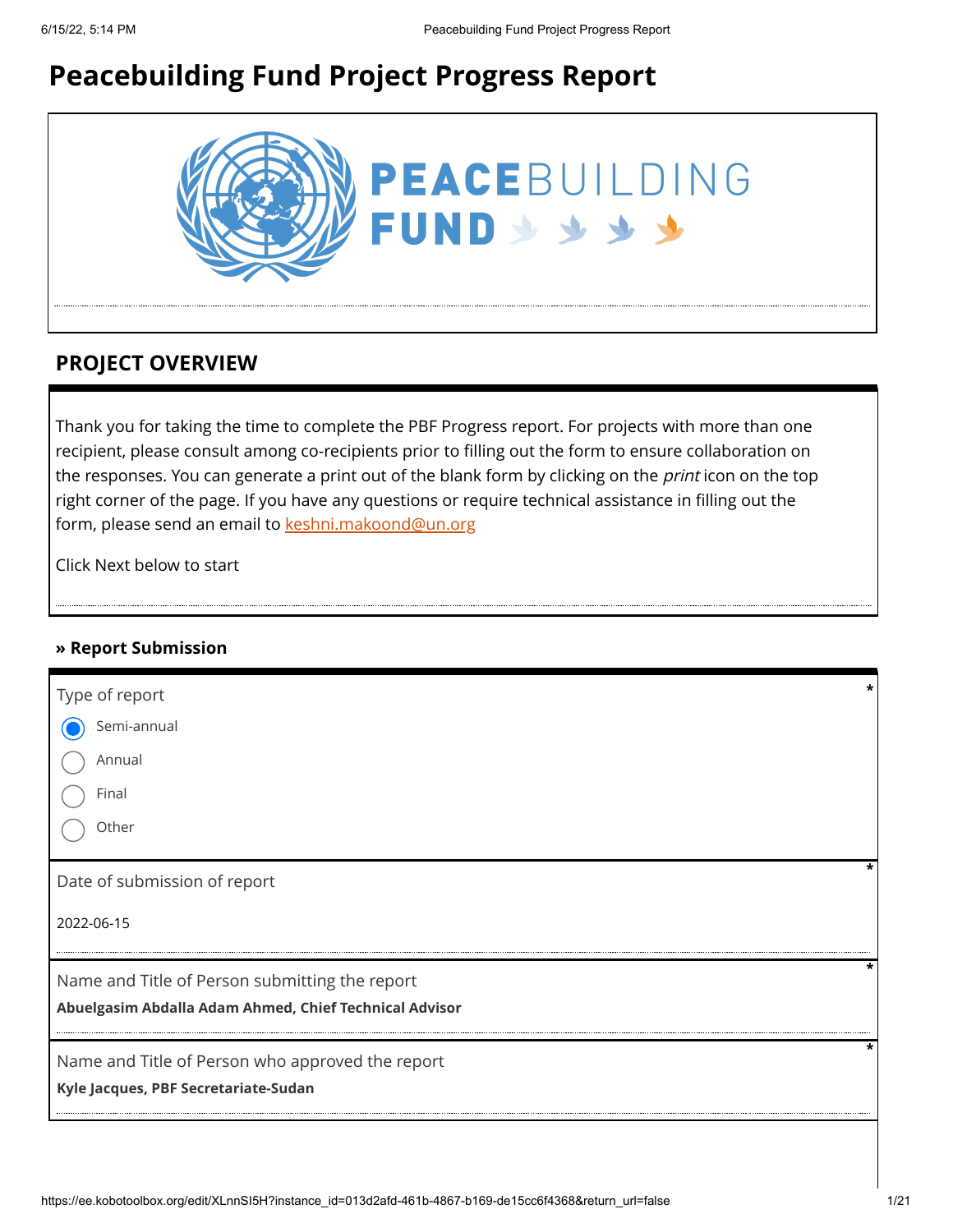| Have all fund recipients for this project contributed to the report?                                                                                                             | $\star$ |
|----------------------------------------------------------------------------------------------------------------------------------------------------------------------------------|---------|
| yes                                                                                                                                                                              |         |
| no                                                                                                                                                                               |         |
| Did PBF Secretariat review the report?                                                                                                                                           |         |
| If there is no PBF secretariat in country, please select "Not applicable". If there is a PBF secretariat, you should normally ensure that they<br>have an opportunity to review. |         |
| yes                                                                                                                                                                              |         |
| no                                                                                                                                                                               |         |
| Not Applicable                                                                                                                                                                   |         |

### **» Project Information and Geographical Scope**

| Is this a cross-border project?                                           |                           |                                 |
|---------------------------------------------------------------------------|---------------------------|---------------------------------|
| yes<br>no                                                                 |                           |                                 |
| Please select the geographical region in which the project is implemented |                           |                                 |
| Asia and the Pacific                                                      | Central & Southern Africa | East Africa                     |
| <b>Europe and Central Asia</b>                                            | Global                    | Latin America and the Carribean |
| Middle East and North Africa                                              | West Africa               |                                 |
| Country of project implementation                                         |                           | *                               |
| Ethiopia                                                                  | Kenya                     | Madagascar                      |
| Somalia                                                                   | South Sudan               | Sudan                           |
| Other, Specify                                                            |                           |                                 |
|                                                                           |                           |                                 |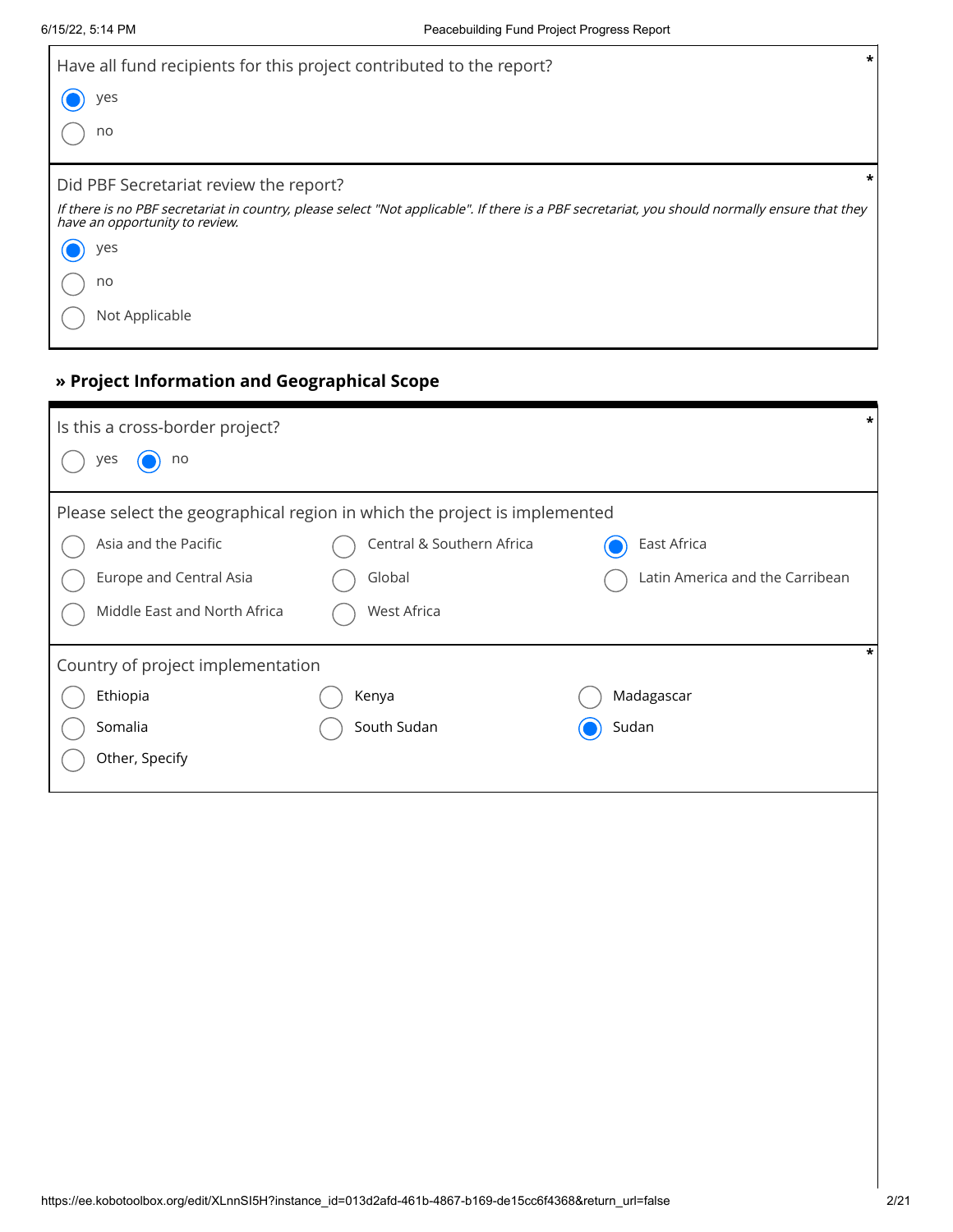|            | *<br>Project Title                                                                                                                                                                             |
|------------|------------------------------------------------------------------------------------------------------------------------------------------------------------------------------------------------|
|            | 00119468: Building Sustainable Peace and Social Cohesion in Tawilla Locality, North Darfur                                                                                                     |
|            | 00130002: Building the MHPSS-Gender-Peacebuilding nexus: fostering wellbeing, non-violent, gender equitable<br>masculinity and social restoration with young people in West Darfur, Sudan.     |
|            | 00130052: Darfuri Youth Empowerment in Civic Spaces to Advance Peacebuilding                                                                                                                   |
|            | 00119467: Durable Solutions for forced displacement in West Darfur                                                                                                                             |
|            | 00119469: East Darfur: Assalaya-Sheiria-Yassin Triangle of Peace and Coexistence                                                                                                               |
|            | 00121172: PBF secretariat and peacebuilding project Sudan                                                                                                                                      |
|            | 00130005: Refugee and IDP Profiling Towards Sustainable Peace and Durable Solutions in Darfur                                                                                                  |
|            | 00125917: Strengthening the Political and Peacebuilding Role of Women in Sudan's Transition                                                                                                    |
|            | 00130705: Sudan Youth Citizen Observer Network: Strengthening Youth's Role as Peacebuilders and Promoters of<br>Civic Space in Sudan's Transition                                              |
|            | 00125403: Support to the Sudanese Peace Process                                                                                                                                                |
|            | 00128019: Supporting Sustainable Peace in Blue Nile State through Gender-Responsive Natural Resource<br>Governance, Inclusive Conflict Resolution Mechanisms and Climate-Resilient Livelihoods |
|            | 00119470: Transition to Sustainable Peace in Central Darfur                                                                                                                                    |
|            | 00119471: Transition to Sustainable Peace in South Darfur                                                                                                                                      |
|            | Other, Specify                                                                                                                                                                                 |
|            | *<br>Project Start Date                                                                                                                                                                        |
| 2021-07-31 |                                                                                                                                                                                                |
|            | *                                                                                                                                                                                              |
|            | Project end Date                                                                                                                                                                               |
|            | 2023-01-28                                                                                                                                                                                     |
|            |                                                                                                                                                                                                |
|            | Has this project received an extension?                                                                                                                                                        |
|            | YES, Cost Extension                                                                                                                                                                            |
|            | YES, No Cost Extension                                                                                                                                                                         |
|            | YES, Both Cost and No Cost extensions                                                                                                                                                          |
|            | NO, No Extensions                                                                                                                                                                              |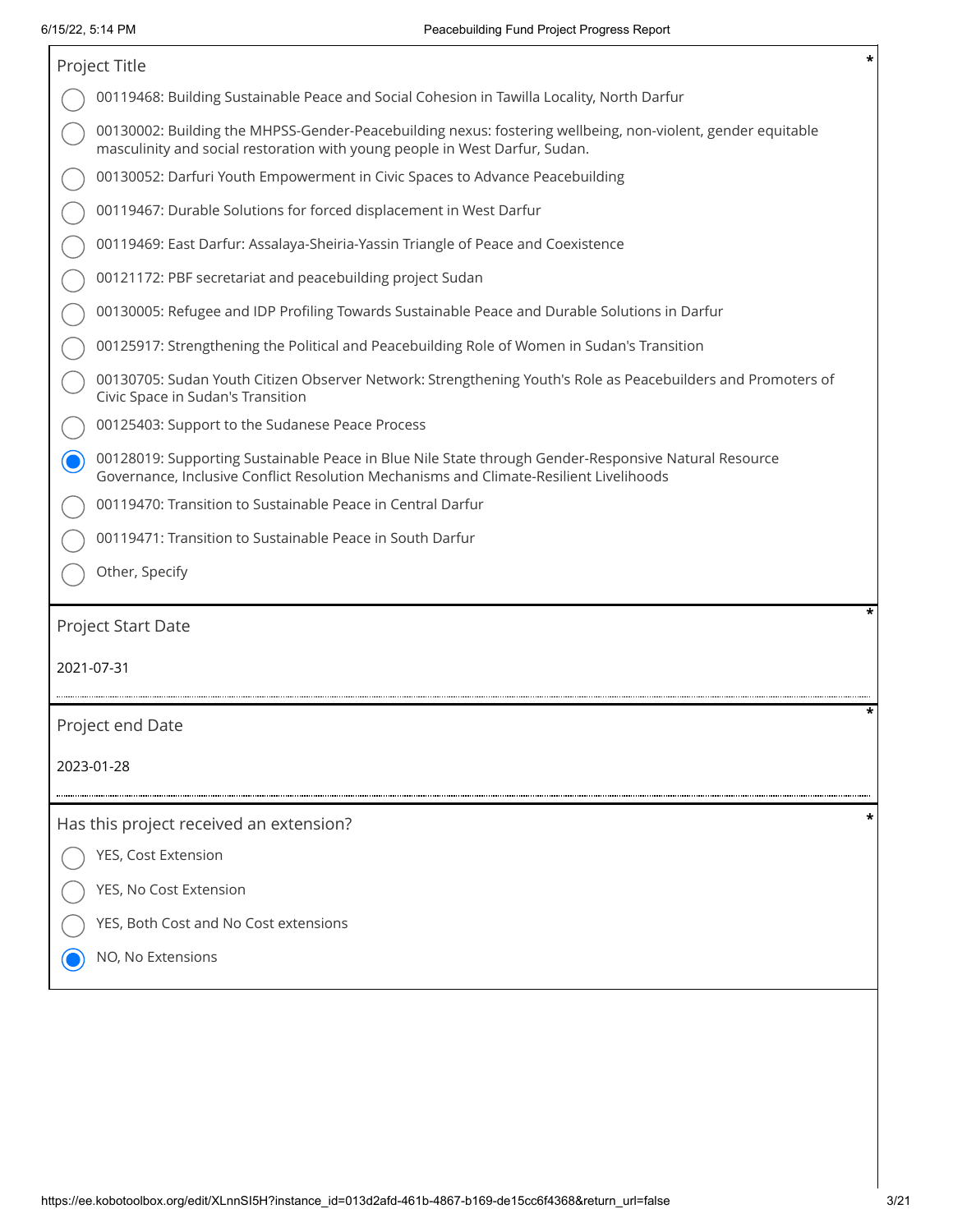| Will this project be requesting an extension?                      | $\ast$ |
|--------------------------------------------------------------------|--------|
| YES, Cost Extension                                                |        |
| YES, No Cost Extension                                             |        |
| YES, Both Cost and No Cost extensions                              |        |
| NO, No Extensions                                                  |        |
|                                                                    | $\ast$ |
| Is funding disbursed either into a national or regional trust fund |        |
| yes                                                                |        |
| no                                                                 |        |
|                                                                    |        |

# **Recipients**

| Is the lead recipient a UN agency or a non UN entity?                                                | * |
|------------------------------------------------------------------------------------------------------|---|
| UN entity                                                                                            |   |
| Non-UN Entity                                                                                        |   |
| Please select the lead recipient                                                                     |   |
| UNDP: United Nations Development Programme<br>IOM: International Organization for Migration          |   |
| UNICEF: United Nations Children's Fund                                                               |   |
| OHCHR: Office of the United Nations High Commissioner for Human Rights                               |   |
| UNWOMEN: United Nations Entity for Gender Equality and the Empowerment of Women                      |   |
| UNHCR: United Nations High Commissioner for Refugees<br><b>UNFPA: United Nations Population Fund</b> |   |
| WFP: World Food Programme<br>FAO: Food and Agriculture Organization                                  |   |
| <b>UNHABITAT: United Nations Human Settlements Programme</b>                                         |   |
| UNESCO: United Nations Educational, Scientific and Cultural Organization                             |   |
| ILO: International Labour Organization<br><b>UNEP: United Nations Environment Programme</b>          |   |
| PAHO/WHO<br>WHO: World Health Organization                                                           |   |
| UNODC: United Nations Office on Drugs and Crime<br>UNCDF: United Nations Capital Development Fund    |   |
| UNOPS: United Nations Office for Project Services                                                    |   |
| ITC: International Trade Centre<br>UNIDO: United Nations Industrial Development Organization         |   |
| <b>UNDPO</b><br>Other, Specify                                                                       |   |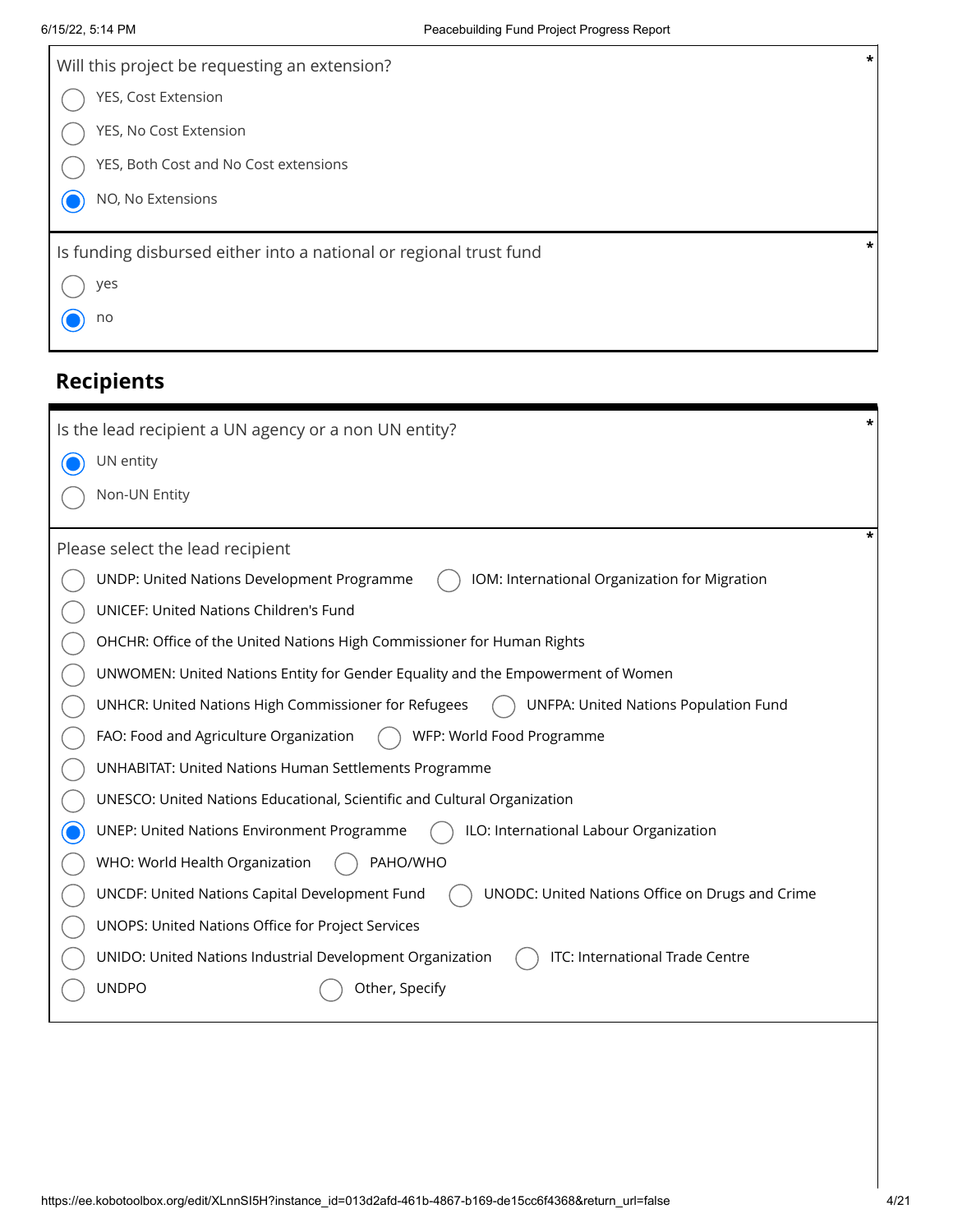| $\star$<br>Are there other recipients for this project?                                              |
|------------------------------------------------------------------------------------------------------|
| No other recipients                                                                                  |
| Yes, other UN recipients only                                                                        |
| Yes, other non-UN recipients only                                                                    |
| Yes, both UN and non-UN recipients                                                                   |
| ÷<br>Please select other UN recipients recipients                                                    |
| UNDP: United Nations Development Programme<br>IOM: International Organization for Migration          |
| UNICEF: United Nations Children's Fund                                                               |
| OHCHR: Office of the United Nations High Commissioner for Human Rights                               |
| UNWOMEN: United Nations Entity for Gender Equality and the Empowerment of Women                      |
| <b>UNFPA: United Nations Population Fund</b><br>UNHCR: United Nations High Commissioner for Refugees |
| FAO: Food and Agriculture Organization<br>WFP: World Food Programme                                  |
| <b>UNHABITAT: United Nations Human Settlements Programme</b>                                         |
| UNESCO: United Nations Educational, Scientific and Cultural Organization                             |
| ILO: International Labour Organization<br><b>UNEP: United Nations Environment Programme</b>          |
| PAHO/WHO<br>WHO: World Health Organization                                                           |
| UNCDF: United Nations Capital Development Fund<br>UNODC: United Nations Office on Drugs and Crime    |
| UNOPS: United Nations Office for Project Services                                                    |
| ITC: International Trade Centre<br>UNIDO: United Nations Industrial Development Organization         |
| UN Department of Peace Operations<br>Other, Specify                                                  |

# **Financial Reporting**

### **» Delivery by Recipient**

**Please enter the total amounts in US dollars allocated to each recipient organization**

**Please enter the original budget amount, amount transferred to date and estimated expenditure by recipient.**

Please make sure you enter the correct amount. All values should be entered in **US Dollars**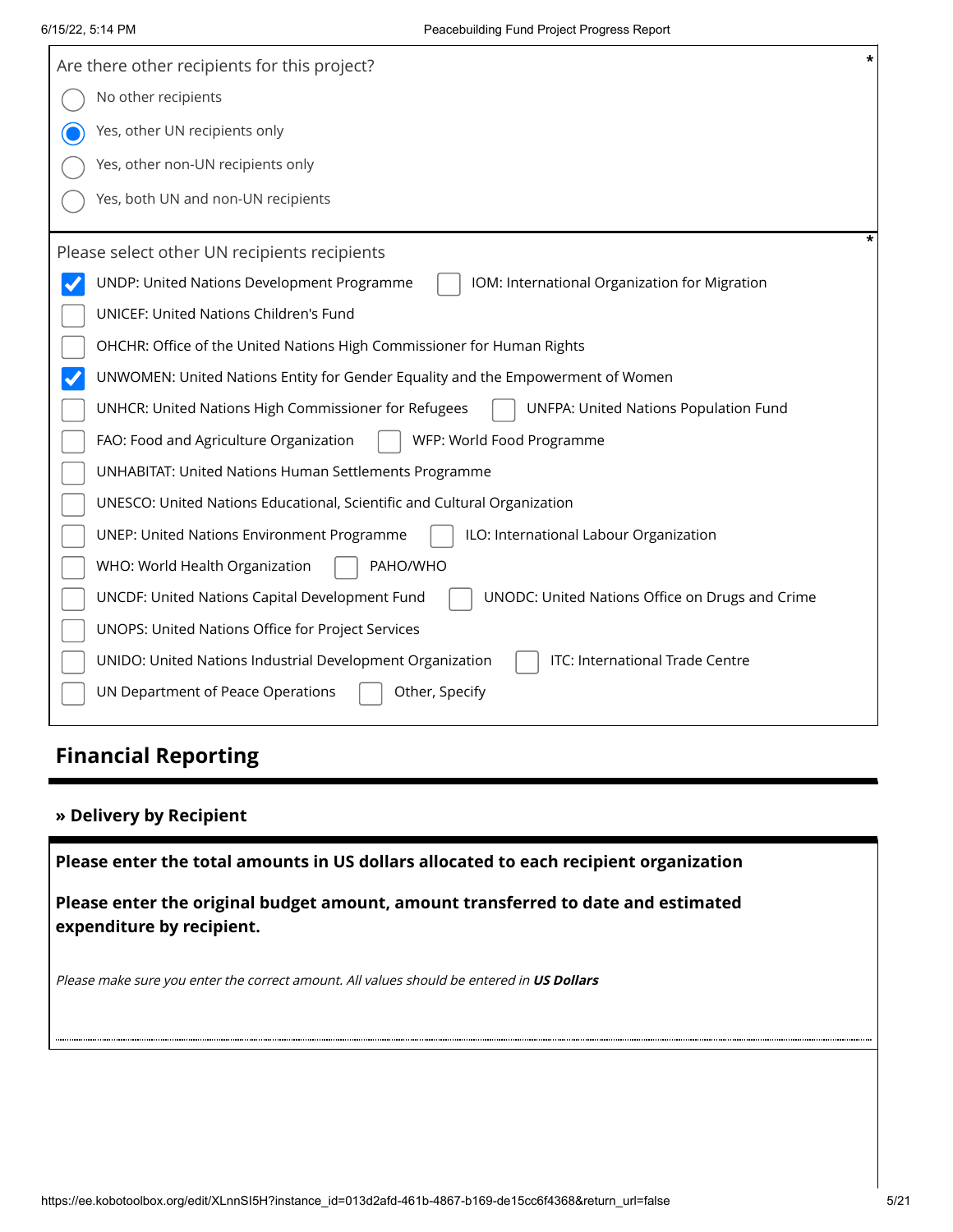6/15/22, 5:14 PM Peacebuilding Fund Project Progress Report

| <b>Recipients</b>                                                                                                                                     | <b>Total Project</b><br><b>Budget</b>                                                            | <b>Transfers to</b><br>date                                                                              | <b>Expenditure</b><br>to date                                                          | Implementati<br>on rate as a<br>percentage of |
|-------------------------------------------------------------------------------------------------------------------------------------------------------|--------------------------------------------------------------------------------------------------|----------------------------------------------------------------------------------------------------------|----------------------------------------------------------------------------------------|-----------------------------------------------|
|                                                                                                                                                       | (in US \$)<br>Please enter the total<br>budget as is in the<br>project document in US<br>Dollars | (in US \$)<br>Please enter the total<br>amount transferred to<br>each recipient to date in<br>US Dollars | (in US \$)<br>Please enter the<br>approximate amount<br>spent to date in US<br>dollars | total budget<br>(calculated automatically)    |
| <b>UNEP:</b><br><b>United</b><br><b>Nations</b><br><b>Environmen</b><br>t<br>Programme                                                                | *<br>994222.6                                                                                    | *<br>695955.82                                                                                           | 247673.14                                                                              | 24.91 %                                       |
| <b>UNDP:</b><br><b>United</b><br><b>Nations</b><br><b>Developmen</b><br>t<br>Programme                                                                | *<br>1620000                                                                                     | *<br>1134000                                                                                             | *<br>60960.81                                                                          | 3.76 %                                        |
| <b>UNWOMEN:</b><br><b>United</b><br><b>Nations</b><br><b>Entity for</b><br>Gender<br><b>Equality and</b><br>the<br><b>Empowerme</b><br>nt of<br>Women | *<br>1367901.91                                                                                  | *<br>957531.34                                                                                           | *<br>55021.01                                                                          | 4.02 %                                        |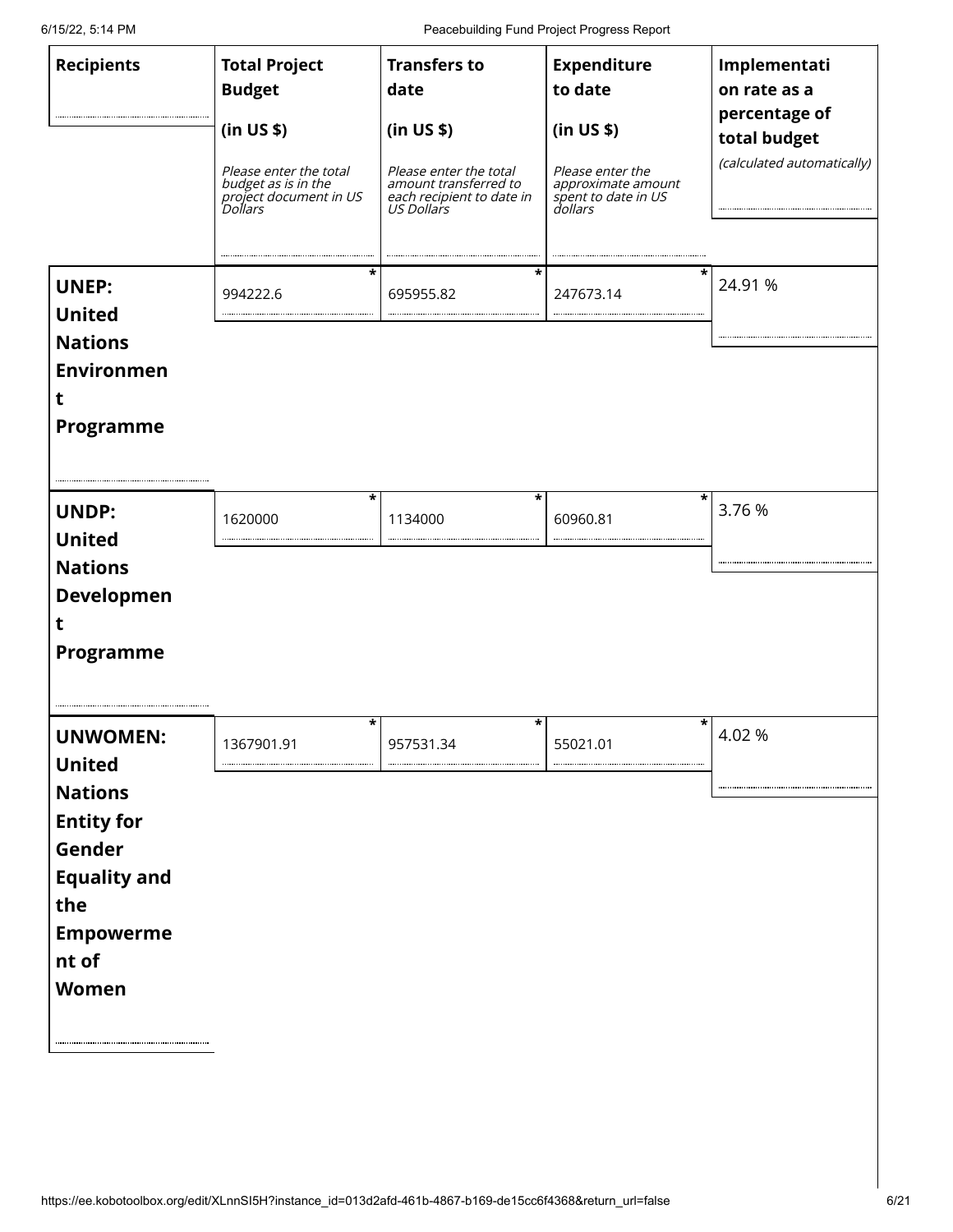| 6/15/22, 5:14 PM                                      |                                          |                                                                                                                                                                                                   | Peacebuilding Fund Project Progress Report |      |
|-------------------------------------------------------|------------------------------------------|---------------------------------------------------------------------------------------------------------------------------------------------------------------------------------------------------|--------------------------------------------|------|
| <b>TOTAL</b>                                          | 3982124.51                               | 2787487.16                                                                                                                                                                                        | 363654.96                                  | 9.13 |
|                                                       |                                          |                                                                                                                                                                                                   |                                            |      |
|                                                       |                                          | The approximate implementation rate as percentage of total project budget based on the values                                                                                                     |                                            |      |
| Correct                                               | Incorrect                                | entered in the above matrix is 9.13%. Can you confirm that this is correct?                                                                                                                       |                                            |      |
|                                                       |                                          |                                                                                                                                                                                                   |                                            |      |
|                                                       | » Gender-responsive Budgeting            |                                                                                                                                                                                                   |                                            |      |
|                                                       |                                          | Indicate what <b>percentage (%)</b> of the budget contributes to gender equality or women's                                                                                                       |                                            |      |
|                                                       |                                          |                                                                                                                                                                                                   |                                            |      |
|                                                       |                                          |                                                                                                                                                                                                   |                                            |      |
|                                                       |                                          | The dollar amount of the budget contributing to Gender Equality and Women's Empowerment (GEWE)<br>based on percentage entered above and total project budget is US \$ 3254988.57. Can you confirm |                                            |      |
| Correct                                               | Incorrect                                |                                                                                                                                                                                                   |                                            |      |
|                                                       | <b>US \$ 297251.56.</b> Is this correct? | Amount expended to date on efforts contributiong to gender equality or women's empowerment is                                                                                                     |                                            |      |
| Correct                                               | Incorrect                                |                                                                                                                                                                                                   |                                            |      |
| empowerment (GEWE)?<br>81.74<br>that this is correct? |                                          | If it is incorrect, please enter the expenditure to date on GEWE in US dollars                                                                                                                    |                                            |      |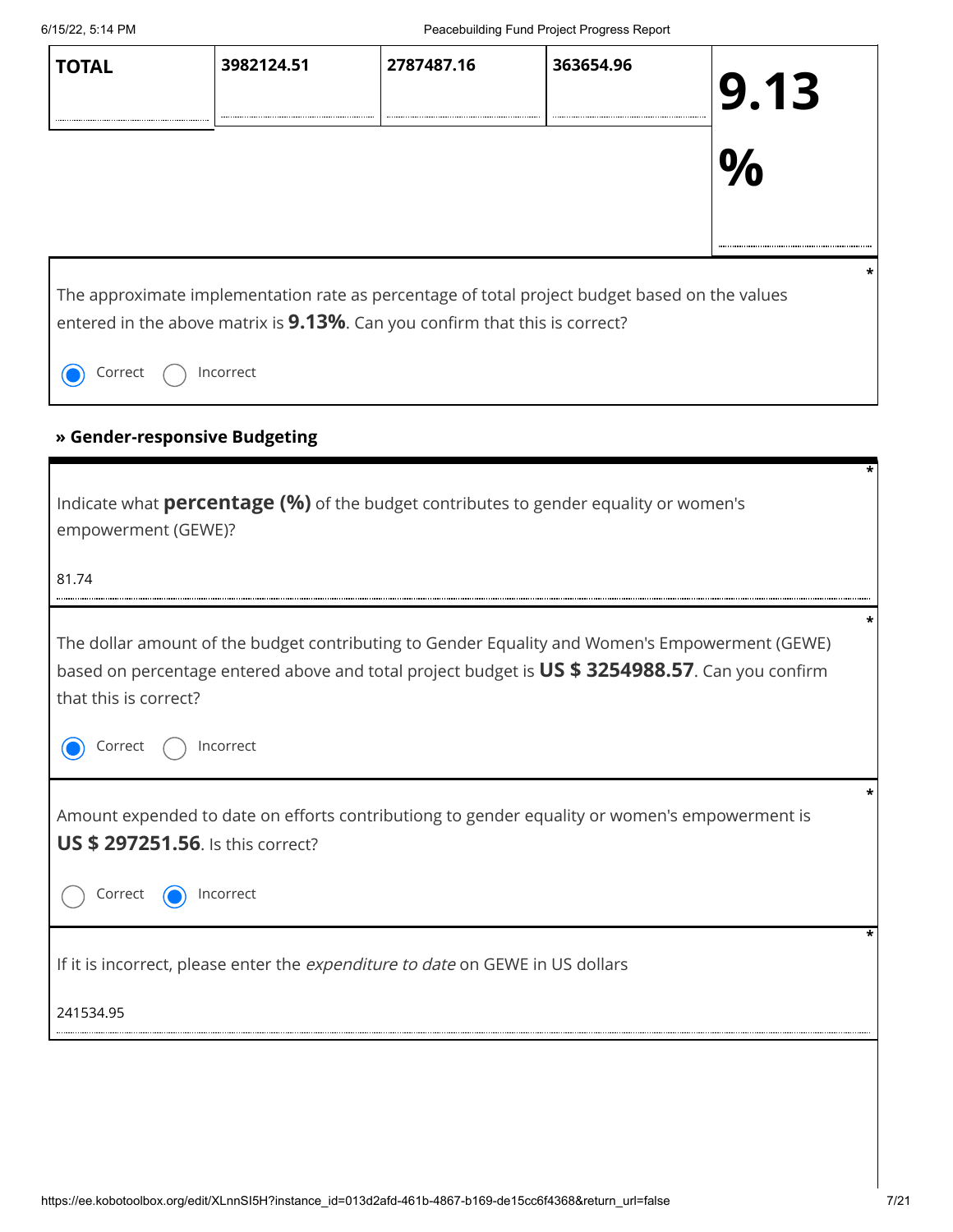ATTACH PROJECT EXCEL BUDGET SHOWING CURRENT APPROXIMATE EXPENDITURE. The templates for the budget are available [here](https://www.un.org/peacebuilding/content/application-guidelines)

15JUNE2022V2\_of\_3.\_pbf\_project\_document\_template\_2020\_annex\_d\_project\_budget\_english\_CONSOLIDATED REPO 志

### **Project Markers**

| Please select the Gender Marker Associated with this project                                                                                                                       |  |
|------------------------------------------------------------------------------------------------------------------------------------------------------------------------------------|--|
| Score 1 for projects that contribute in some way to gender equality, but not significantly (less than 30% of the total<br>budget for GEWE)                                         |  |
| Score 2 for projects that have gender equality as a significant objective and allocate between 30 and 79% of the total<br>project budget to GEWE                                   |  |
| Score 3 for projects that have gender equality as a principal objective and allocate at least 80% of the total project<br>budget to Gender Equality and Women's Empowerment (GEWE) |  |
|                                                                                                                                                                                    |  |
| Please select the Risk Marker Associated with this project                                                                                                                         |  |
| Risk marker $0 =$ low risk to achieving outcomes                                                                                                                                   |  |
| Risk marker 1 = medium risk to achieving outcomes                                                                                                                                  |  |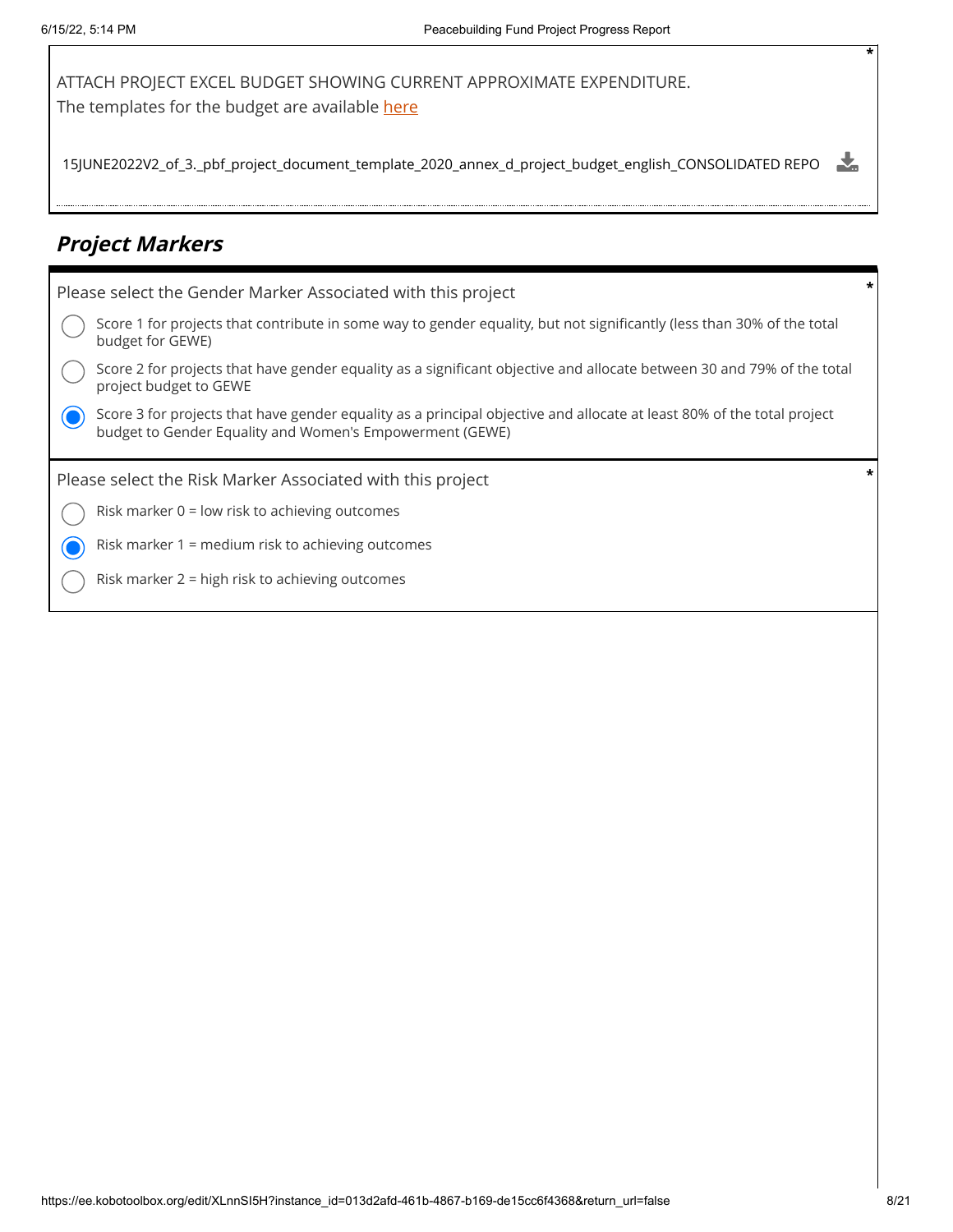| $\ast$<br>Please select the PBF Focus Area associated with this project   |
|---------------------------------------------------------------------------|
| (1.1) Security Sector Reform                                              |
| (1.2) Rule of Law                                                         |
| (1.3) Demobilisation, Disarmament and Reintegration                       |
| (1.4) Political Dialogue                                                  |
| (2.1) National reconciliation                                             |
| (2.2) Democratic Governance                                               |
| (2.3) Conflict prevention/management                                      |
| (3.1) Employment                                                          |
| (3.2) Equitable access to social services                                 |
| (4.1) Strengthening of essential national state capacity                  |
| (4.2) Extension of state authority/Local Administration                   |
| (4.3) Governance of peacebuilding resources (including PBF Secretariats)  |
| *<br>Is the project part of one or more PBF priority windows?             |
| Select all that apply                                                     |
| Gender promotion initiative                                               |
| Youth promotion initiative                                                |
| Transition from UN or regional peacekeeping or special political missions |
| Cross-border or regional project                                          |
| None                                                                      |

# **PART I: OVERALL PROJECT PROGRESS**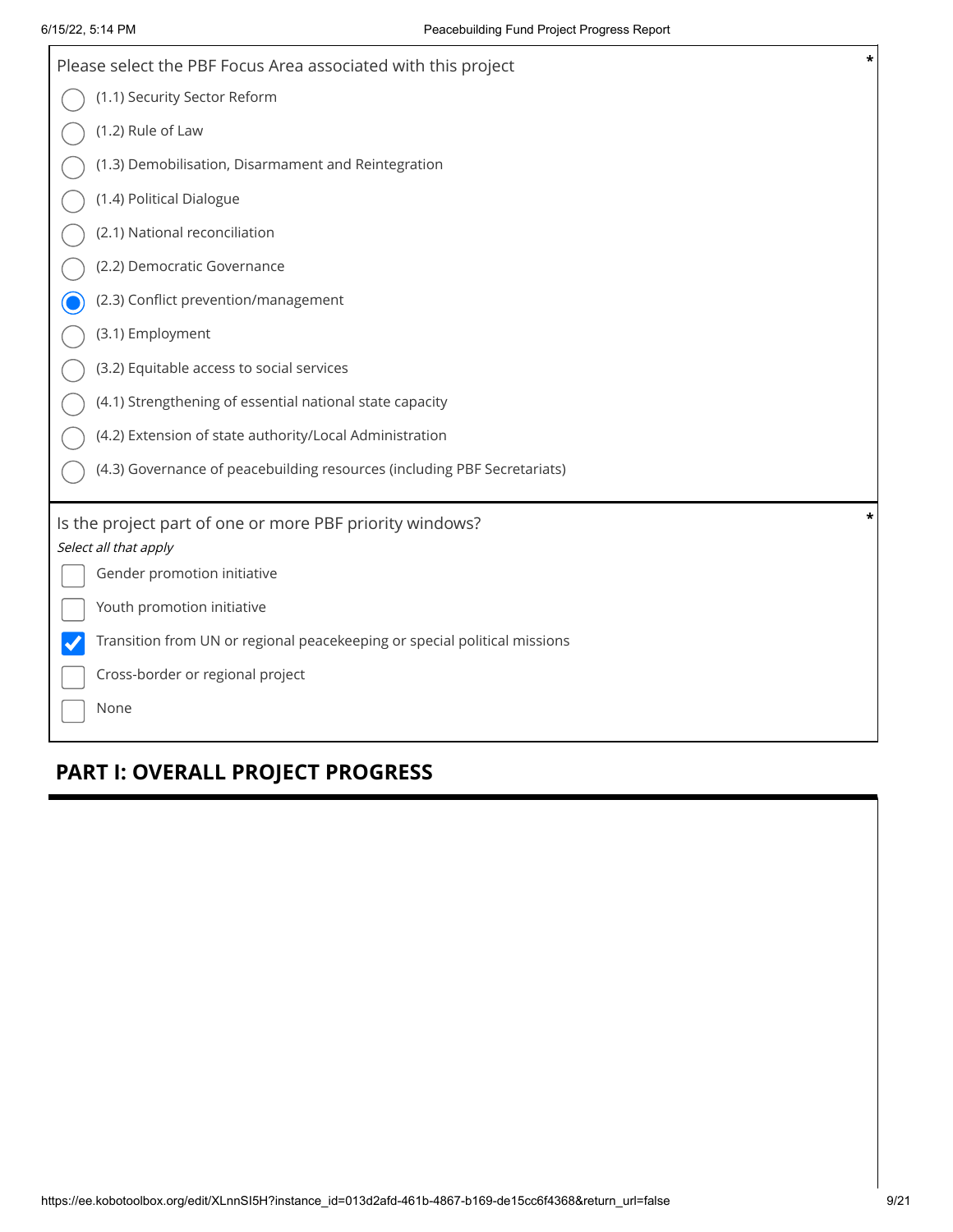NOTES FOR COMPLETING THE REPORT:

- Avoid acronyms and UN jargon, use general /common language.
- Report on what has been achieved in the reporting period, not what the project aims to do.
- Be as concrete as possible. Avoid theoretical, vague or conceptual discourse.
- Ensure the analysis and project progress assessment is gender and age sensitive.
- If relevant, please include any COVID-19 related considerations, adjustments and results and respond to section IV. **(This section is optional)**

Briefly outline the *status of the project* in terms of implementation cycle, including whether preliminary/preparatory activities have been completed (i.e. contracting of partners, staff recruitment, etc.)

Please limit your response to 1500 characters including spaces. **This reporting period centred on finalizing the inception phase, including:** 

**(1) Conflict sensitivity workshop: In December 2021 the project team conducted a workshop with key stakeholders to present the project plan and discuss priorities for peace. Key takeaways from the workshop will inform project delivery, including an emphasis on bottom up, inclusive approaches, sensitivity to political divisions in the state, sensitivities to intercommunal conflicts in some villages, and careful selection of implementing partners who have a trusted relationship with local communities.** 

**(2) Project baseline assessment: Between 15 and 29 March 2022 the project baseline assessment was carried out in partnership with Peace Center of Blue Nile University, who provided local knowledge and expertise to conduct rigorous and impartial data collection. Key results were presented during a validation workshop on 28 April 2022 in Damazine (draft shared 5 June 2022).** 

**(3) Recruitment of implementing partners: Recruitment of some implementing partners was finalized, including three local NGOS, National Organization for Sustainable Rural Development (NORD), Affaaq for Peace and Development Organization (APDO), and Dosha who have been selected to facilitate the process of Community Environmental Action Planning (CEAP) as a first set of project activities. Additional recruitment is ongoing as planned partnerships with government institutions has been compromised by the October political crisis.**

Summarize *the main structural, institutional or societal level change* the project has contributed to. This is not anecdotal evidence or a list of individual outputs, but a description of progress made toward the main purpose of the project

FOR PROJECTS WITHIN SIX MONTHS OF COMPLETION ONLY; (1500 character limit) **N/A**

### **PART II: RESULT PROGRESS BY PROJECT OUTCOME**

**\***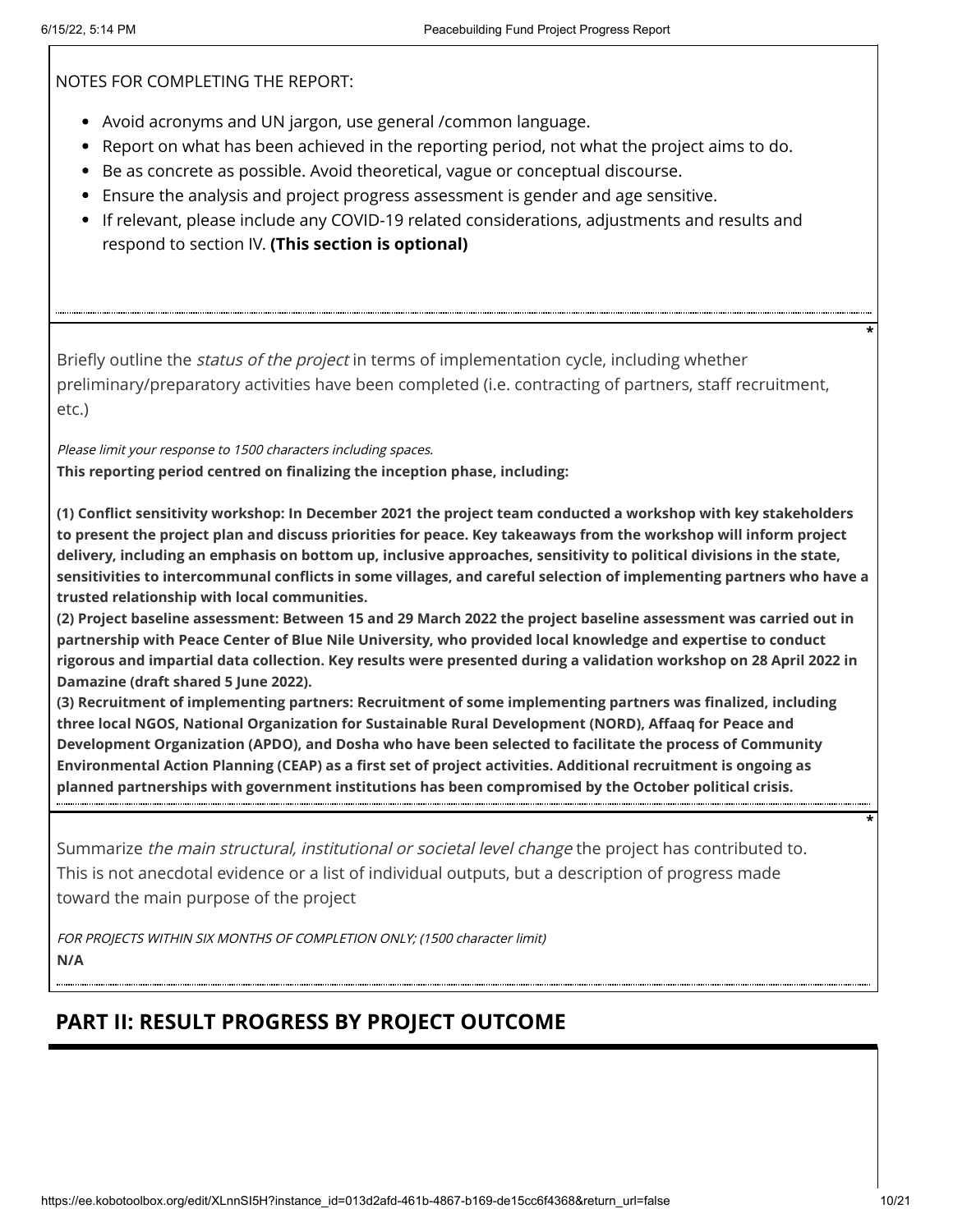Describe overall progress under each Outcome made during the reporting period (for June reports: January-June; for November reports: January-November; for final reports: full project duration). Do not list individual activities. If the project is starting to make/has made a difference at the outcome level, provide specific evidence for the progress (quantitative and qualitative) and explain how it impacts the broader political and peacebuilding context.

- "On track" refers to the timely completion of outputs as indicated in the workplan.
- "On track with peacebuilding results" refers to higher-level changes in the conflict or peace factors that the project is meant to contribute to. These effects are more likely in mature projects than in newer ones.

| How many OUTCOMES does this project have                                                                                                                                                                                        |
|---------------------------------------------------------------------------------------------------------------------------------------------------------------------------------------------------------------------------------|
| 5<br>6 7<br>3<br>$\overline{4}$<br>8<br>more than 8.<br>1                                                                                                                                                                       |
| Please write out the project outcomes as they are in the project results framework found in the project<br>document                                                                                                             |
| Outcome 1:<br>The socio-economic stability of conflict-affected communities is strengthened through the development of gender-<br>transformative climate-resilient livelihood options for women, men and other groups.          |
| Outcome 2:<br>Local-level governance and conflict resolution mechanisms are strengthened through gender-responsive inclusive<br>and participatory processes in selected conflict affected communities.                          |
| <b>Outcome 1:</b><br>The socio-economic stability of conflict-affected communities is strengthened through the<br>development of gender-transformative climate-resilient livelihood options for women, men and<br>other groups. |
| Rate the current status of the outcome progress<br>3. On Track with evidence of peacebuilding results<br>1. Off Track<br>2. On Track                                                                                            |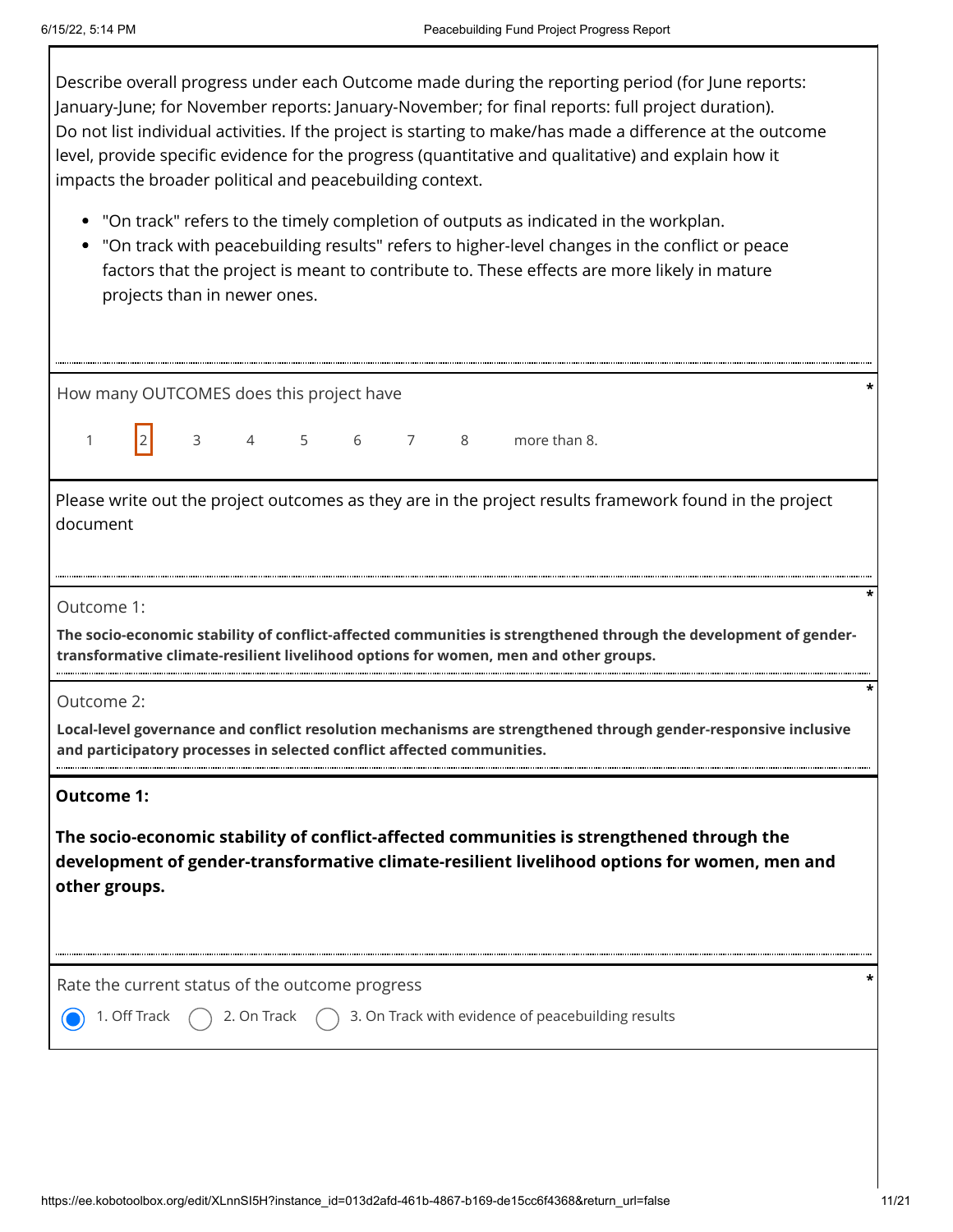#### Progress summary

#### Please limit your response to 3000 characters including spaces.

**Activities under this outcome centre on enhancing climate-smart livelihoods and critical infrastructure needed to support resilience to linked climate-conflict risks on the one hand and strengthening protection and access to justice so women can safely carry out their natural resource-related roles on the other.** 

**Key achievements towards this outcome during the reporting period include the identification of key livelihood and infrastructure needs and priorities through the project baseline assessment as well as mapping existing interventions in the region to avoid duplication and ensure interventions are conflict sensitive. Access to sustainable livelihoods and water emerged as key priorities for communities for conflict prevention and well-being.** 

**Progress towards this outcome is marked as "off track" due to substantial delays in kicking off the project. First, the baseline assessment, planned for October-November 2021 was delayed due to the coup. Second, there was a delay in recruiting implementing partners for UN Women, who initially planned to work directly with government partners including the Ministry for Social Welfare. However, due to the political crisis funding to government partners was halted and a recruitment process for civil society partners is ongoing.** 

**As the project is still in its first phase of implementation and the baseline assessment has now been finalized, it is expected that the project implementation will manage to fully recover and deliver all project activities within the allotted timeframe. A revised workplan will be shared with this report.**

Indicate any additional analysis on how Gender Equality and Women's Empowerment and/or Youth Inclusion and Responsiveness has been ensured under this Outcome

Please limit your response to 1500 characters including spaces.

**To date, all inception phase activities have been carried out in a gender-responsive way, including the baseline assessment. In addition to capturing sex and age disaggregated data, the survey and discussion questions were designed to capture the perspectives and experiences of people from different identity groups. For example, a perception survey was used to assess women and men's feeling of safety and security while carrying out their natural resource related roles, prevalence of gender-based violence, and to capture communities' perception of the leadership capabilities of different gender, age, disability, and livelihood groups. Key takeaways from the baseline assessment point to clear lack of engagement of women in decision-making roles, limited reporting structures for GBV, and differentiated natural resource-related roles between gender groups. One unexpected result is a marked negative perception in some communities of the leadership capabilities of people with disabilities.**

#### **Outcome 2:**

**Local-level governance and conflict resolution mechanisms are strengthened through genderresponsive inclusive and participatory processes in selected conflict affected communities.**

Rate the current status of the outcome progress **\***

1. Off Track  $\bigcirc$  2. On Track  $\bigcirc$  3. On Track with evidence of peacebuilding results

https://ee.kobotoolbox.org/edit/XLnnSI5H?instance\_id=013d2afd-461b-4867-b169-de15cc6f4368&return\_url=false 12/21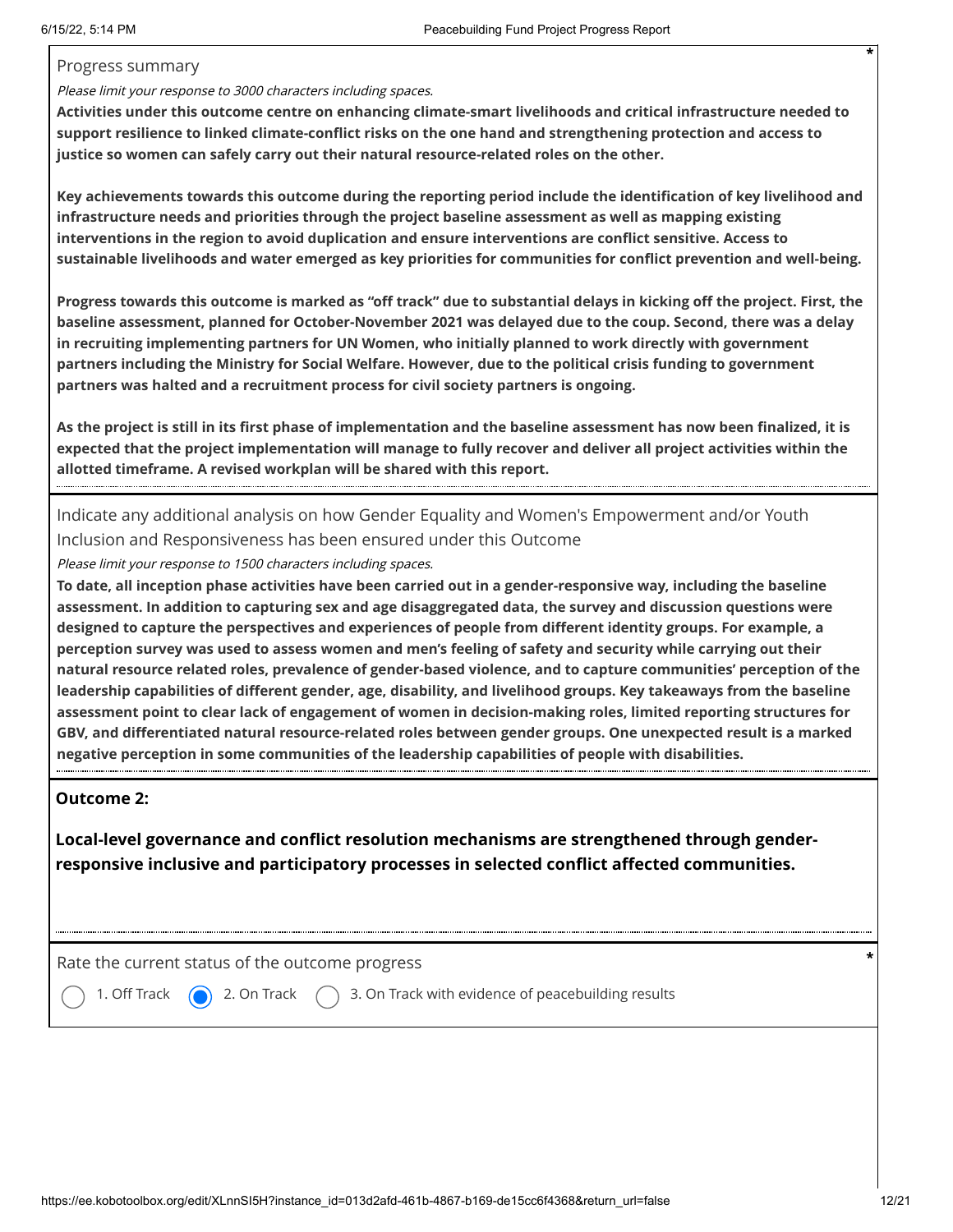#### Progress summary

#### Please limit your response to 3000 characters including spaces.

**Progress towards this outcome is marked by the initiation of Community Environmental Action Planning processes, through which community members will come together to participate in a facilitated process to (1) identify common environmental challenges and (2) devise joint solutions. This process constitutes the crux of peacebuilding activities at the community level supported through the project.** 

**As a first step, and following the recruitment of implementing partners, a 5-day training of facilitators was conducted by UNEP in Damazine in April 2022. Training participants included four staff from each of the implementing partners who will act as facilitators for the CEAP process, with two facilitators attached to each project village (total of 12). In addition, two community representatives from each of the project villages – selected by the communities – also attended the training. Community participation was essential to ensure community buyin from the onset of the CEAP process and will provide additional skilled personnel during the CEAP process. Two representatives were selected from each project village (one young woman and one young man). The training concluded successfully, and the CEAP process will kick off in the project communities in June.** 

**During the reporting period, UNEP also contributed a UNITAMS-led peacebuilding assessment in six states including Blue Nile, specifically examining the environmental and climate-related linkages to conflict, peace, and security. Data collected through this process will contribute to the planned gender, climate, and security assessment under this outcome.**

Indicate any additional analysis on how Gender Equality and Women's Empowerment and/or Youth Inclusion and Responsiveness has been ensured under this Outcome

Please limit your response to 1500 characters including spaces.

**The CEAP process was designed as a gender equal process, in which facilitators and committee members comprise 50 percent women and 50 percent men. As such, the participants of the facilitation training included 12 women and 12 men (gender balanced in each of the project villages). Communities were tasked with selecting participants and agreed on the importance of providing such a training as an opportunity for young people. Therefore, all training participants were youth. Through the training, trainers discussed the importance of a gender-responsive approach, presenting examples of local committees where women serve as the chair, and differentiating between mere participation in a group and creating space for meaningful inclusion of diverse opinions, voices, and skills.**

### **INDICATOR BASED PERFORMANCE ASSESSMENT**

Using the Project Results Framework as per the approved project document or any amendmentsprovide an update on the achievement of key indicators at the **outcome** level in the table below

- If an outcome has more than 3 indicators , select the 3 most relevant ones with most relevant progress to highlight.
- Where it has not been possible to collect data on indicators, state this and provide any explanation. Provide gender and age disaggregated data. (300 characters max per entry)

**» Outcome 1: The socio-economic stability of conflict-affected communities is strengthened through the development of gender-transformative climate-resilient livelihood options for women, men and other groups.**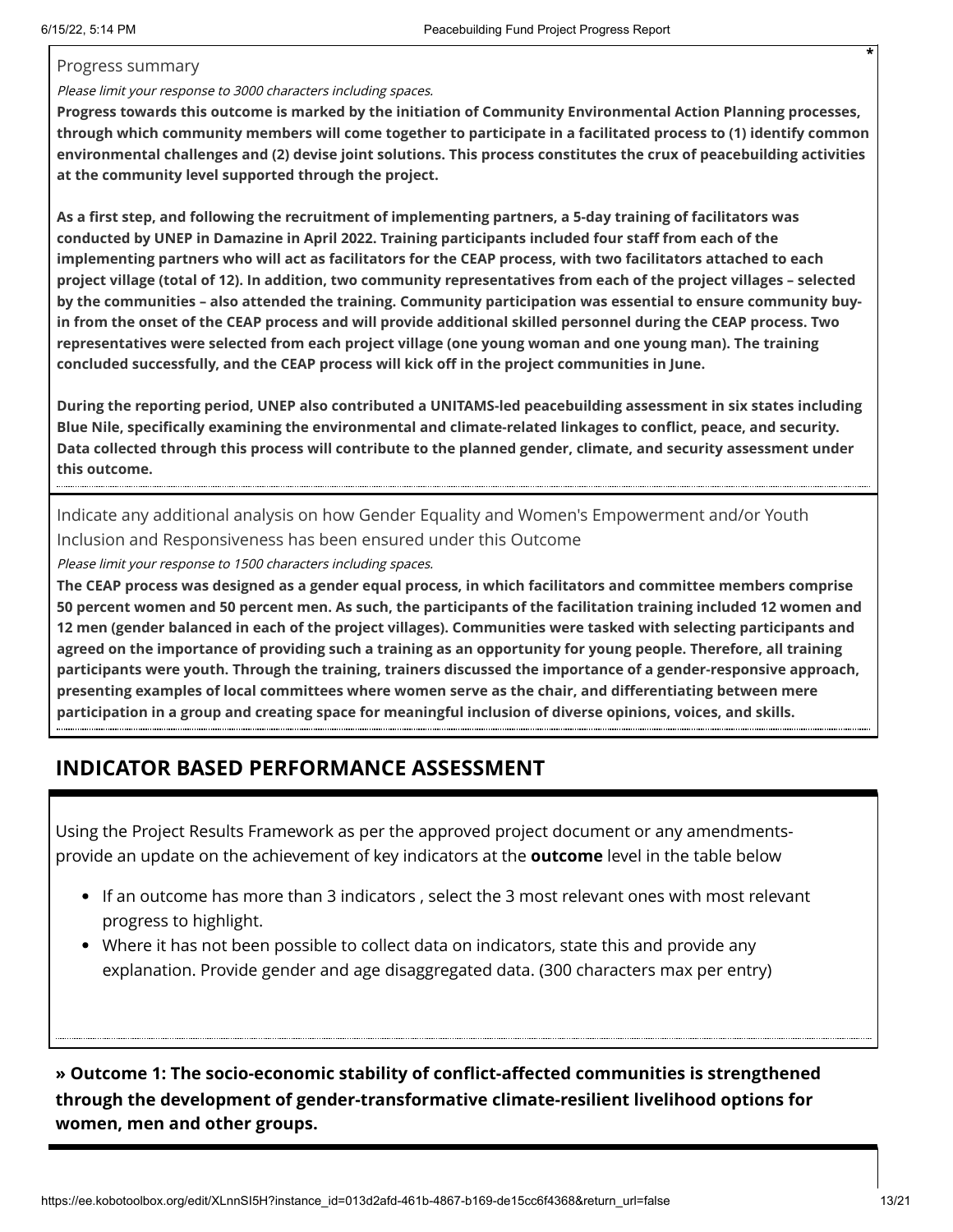6/15/22, 5:14 PM Peacebuilding Fund Project Progress Report

| Outcome<br>1 | Perform<br>ance<br>Indicator<br>s                                                                                                                                                                      | Indicator<br><b>Baseline</b>                                                                                                             | End of<br>Project<br>Indicator<br>Target                                                                                                                                                                      | Indicator<br>Mileston<br>e | Current<br>Indicator<br>progress                                                                                                                                                                                                           | Reasons<br>for<br>Variance<br>/ Delay<br>(if any) |
|--------------|--------------------------------------------------------------------------------------------------------------------------------------------------------------------------------------------------------|------------------------------------------------------------------------------------------------------------------------------------------|---------------------------------------------------------------------------------------------------------------------------------------------------------------------------------------------------------------|----------------------------|--------------------------------------------------------------------------------------------------------------------------------------------------------------------------------------------------------------------------------------------|---------------------------------------------------|
| 1.1          | <b>Indicator 1.a</b><br><b>Percentage of</b><br>population<br>report<br>increased<br>income,<br>disaggregated<br>by<br>sex/age/group                                                                   | <b>Baseline:</b><br><b>Average</b><br>income per<br><b>HH per month</b><br>in 3 localities:<br>30,000-60,000<br><b>SDG</b>               | Target: 90% of<br>target<br>beneficiaries<br>across three<br><b>localities</b><br>(Baw, Geissan,<br>and Kurmuk,<br>28,000 people)<br>60% female<br>60%youth                                                   |                            | <b>Indicator was</b><br>updated with<br>baseline data<br>from<br>perception<br>survey<br>assessing to<br>when extent<br>women feel<br>safe in their<br>communities;<br>results<br>differed<br>significantly<br>across<br><b>localities</b> |                                                   |
| 1.2          | <b>Indicator 1.b</b><br><b>Percentage of</b><br>population<br>who have<br>improved<br>access to basic<br>socio-<br>economic<br>infrastructure<br>and services,<br>disaggregated<br>by<br>sex/age/group | <b>Baseline:</b><br><b>Schools 7</b><br>Water<br>infrastructure<br>(18)<br>handpumps+2<br>hafir and 2<br>water yards),<br>7 health units | Target: 51% of<br>total<br>population<br>across three<br><b>localities</b><br>(Baw, Geissan,<br>and Kurmuk,<br>28536 people)<br>report<br>improved<br>access to basic<br>socio-<br>economic<br>infrastructure |                            | <b>Indicator was</b><br>updated with<br>baseline data<br>from<br>perception<br>survey<br>assessing to<br>when extent<br>women feel<br>safe in their<br>communities;<br>results<br>differed<br>significantly<br>across<br><b>localities</b> |                                                   |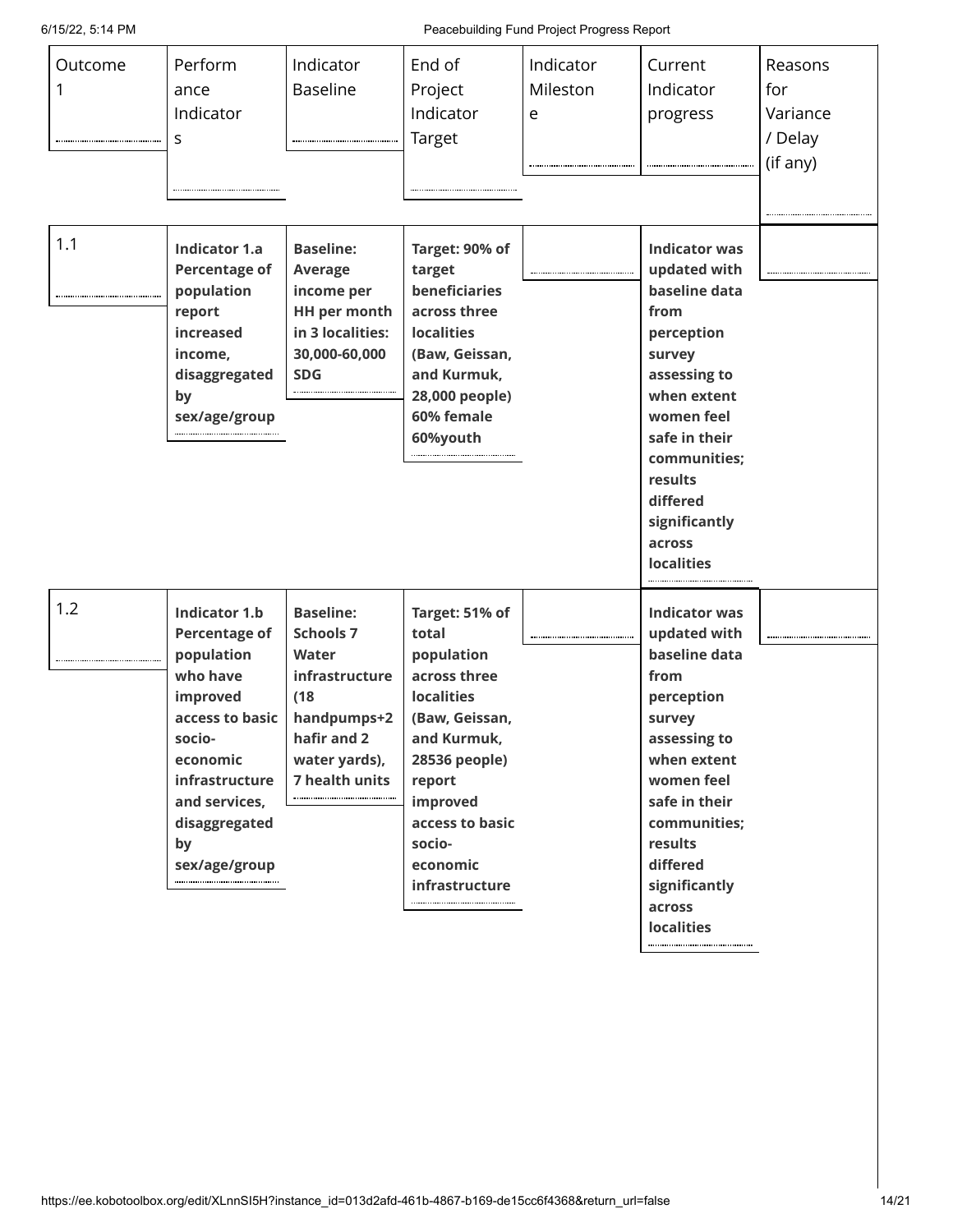| 1.3 | Indicator 1c<br>Percentage<br>increase of<br>women with a<br>positive<br>perception of<br>their personal<br>safety and<br>security | <b>Baseline:</b><br><b>Baw 100 %</b><br>Kurmuk 58%<br>Geissan 53%<br>women report<br>feeling very<br>safe in their<br>community<br>when they<br>access natural<br>resources | Target: 15%<br>increase from<br>baseline in<br><b>Kurmuk and</b><br>Geissan | project<br>location and<br>population<br>data |  |
|-----|------------------------------------------------------------------------------------------------------------------------------------|-----------------------------------------------------------------------------------------------------------------------------------------------------------------------------|-----------------------------------------------------------------------------|-----------------------------------------------|--|
|     |                                                                                                                                    |                                                                                                                                                                             |                                                                             |                                               |  |

**» Outcome 2: Local-level governance and conflict resolution mechanisms are strengthened through gender-responsive inclusive and participatory processes in selected conflict affected communities.**

| Outcome<br>$\overline{2}$ | Perform<br>ance<br>Indicator<br>S                                                                                                                                                                                                              | Indicator<br><b>Baseline</b>                                                                                                          | End of<br>Project<br>Indicator<br>Target                                                                       | Indicator<br>Mileston<br>e | Current<br>Indicator<br>progress                                                                                             | Reasons<br>for<br>Variance<br>/ Delay<br>(if any) |
|---------------------------|------------------------------------------------------------------------------------------------------------------------------------------------------------------------------------------------------------------------------------------------|---------------------------------------------------------------------------------------------------------------------------------------|----------------------------------------------------------------------------------------------------------------|----------------------------|------------------------------------------------------------------------------------------------------------------------------|---------------------------------------------------|
| 2.1                       | <b>Indicator 2a</b><br>Number of<br>disputes<br>related to<br>natural<br>resource use,<br>access and<br>control<br>submitted and<br>resolved (fully<br>or partially)<br>for arbitration<br>to local<br>conflict<br>mechanism or<br>authorities | <b>Baseline: 6</b><br>total)<br>during 2020<br>and 2021<br>(5 to Native<br><b>Administration</b><br>and 1 to police<br>but no record) | 18 disputes<br>resolved total<br>in the three<br>localities by<br>local inclusive<br>committee<br>(e.g., CEAP) |                            | <b>Indicator</b><br>updated with<br>baseline data<br>indicating the<br>number of<br>disputes<br>submitted for<br>arbitration |                                                   |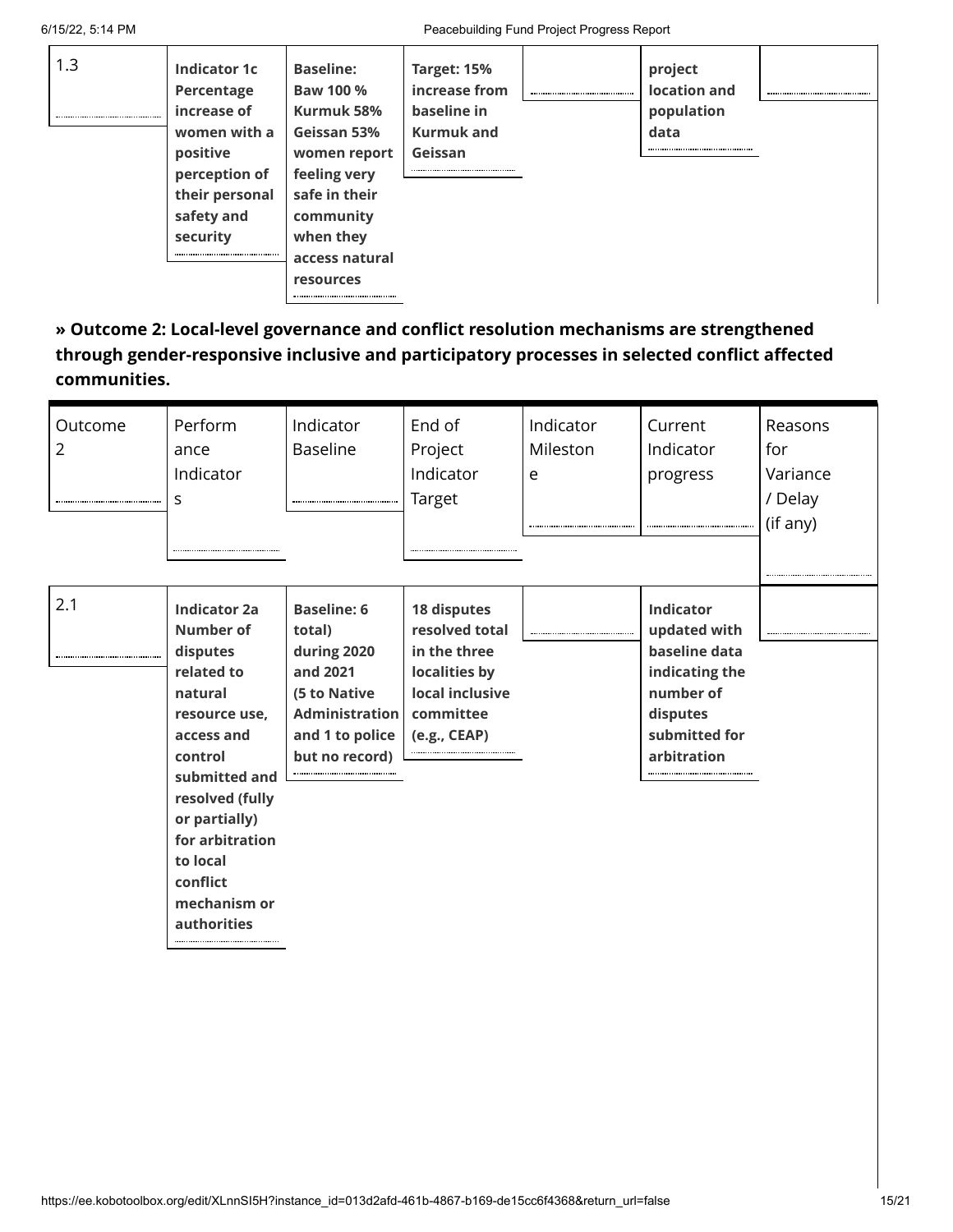6/15/22, 5:14 PM Peacebuilding Fund Project Progress Report

| 2.2 | <b>Indicator 2b</b>  | <b>Baseline: 0</b> | <b>Baseline: 0</b> | <b>Indicator</b> |  |
|-----|----------------------|--------------------|--------------------|------------------|--|
|     | <b>Percentage of</b> |                    |                    | updated with     |  |
|     | population           | % Of               | % Of               | baseline data    |  |
|     | who reports          | community          | community          | from             |  |
|     | having               | members who        | members who        | perception       |  |
|     | positive             | believe that       | believe that       | survey on        |  |
|     | perception of        | the following      | the following      | perceived        |  |
|     | other                | groups should      | groups should      | capacities of    |  |
|     | livelihood and       | have access to     | have access to     | different        |  |
|     | natural              | decision-          | decision-          | identity         |  |
|     | resource user        | making in the      | making in the      | groups           |  |
|     | groups,              | governance of      | governance of      |                  |  |
|     | disaggregated        | natural            | natural            |                  |  |
|     | by                   | resources, by      | resources, by      |                  |  |
|     | sex/age/group        | locality:          | locality:          |                  |  |
|     |                      | Baw:               | Baw:               |                  |  |
|     |                      | <b>Women 72.4</b>  | Women 90           |                  |  |
|     |                      | youth 96.4         | youth 100          |                  |  |
|     |                      | farmers 99.2       | farmers            |                  |  |
|     |                      | pastoralists       | pastoralists       |                  |  |
|     |                      | 91.5               | 100                |                  |  |
|     |                      | disabled           | disabled           |                  |  |
|     |                      | persons 69.2       | persons 90         |                  |  |
|     |                      |                    |                    |                  |  |
|     |                      | Kurmuk:            | Kurmuk:            |                  |  |
|     |                      | <b>Women 60.8</b>  | Women 80           |                  |  |
|     |                      | youth 97.7         | youth 100          |                  |  |
|     |                      | farmers 100        | farmers100         |                  |  |
|     |                      | pastoralists       | pastoralists       |                  |  |
|     |                      | 74.6               | disabled           |                  |  |
|     |                      | disabled           | persons 50         |                  |  |
|     |                      | persons 31.5       |                    |                  |  |
|     |                      |                    | Geissan:           |                  |  |
|     |                      |                    | Women 90           |                  |  |
|     |                      | Geissan:           | youth 100          |                  |  |
|     |                      | <b>Women 71.5</b>  | farmers 100        |                  |  |
|     |                      | youth 95.5         | pastoralists 90    |                  |  |
|     |                      | farmers 99.2       | disabled           |                  |  |
|     |                      | pastoralists       | persons 75         |                  |  |
|     |                      | 79.2               |                    |                  |  |
|     |                      | disabled           |                    |                  |  |
|     |                      | persons 56.1       |                    |                  |  |
|     |                      |                    |                    |                  |  |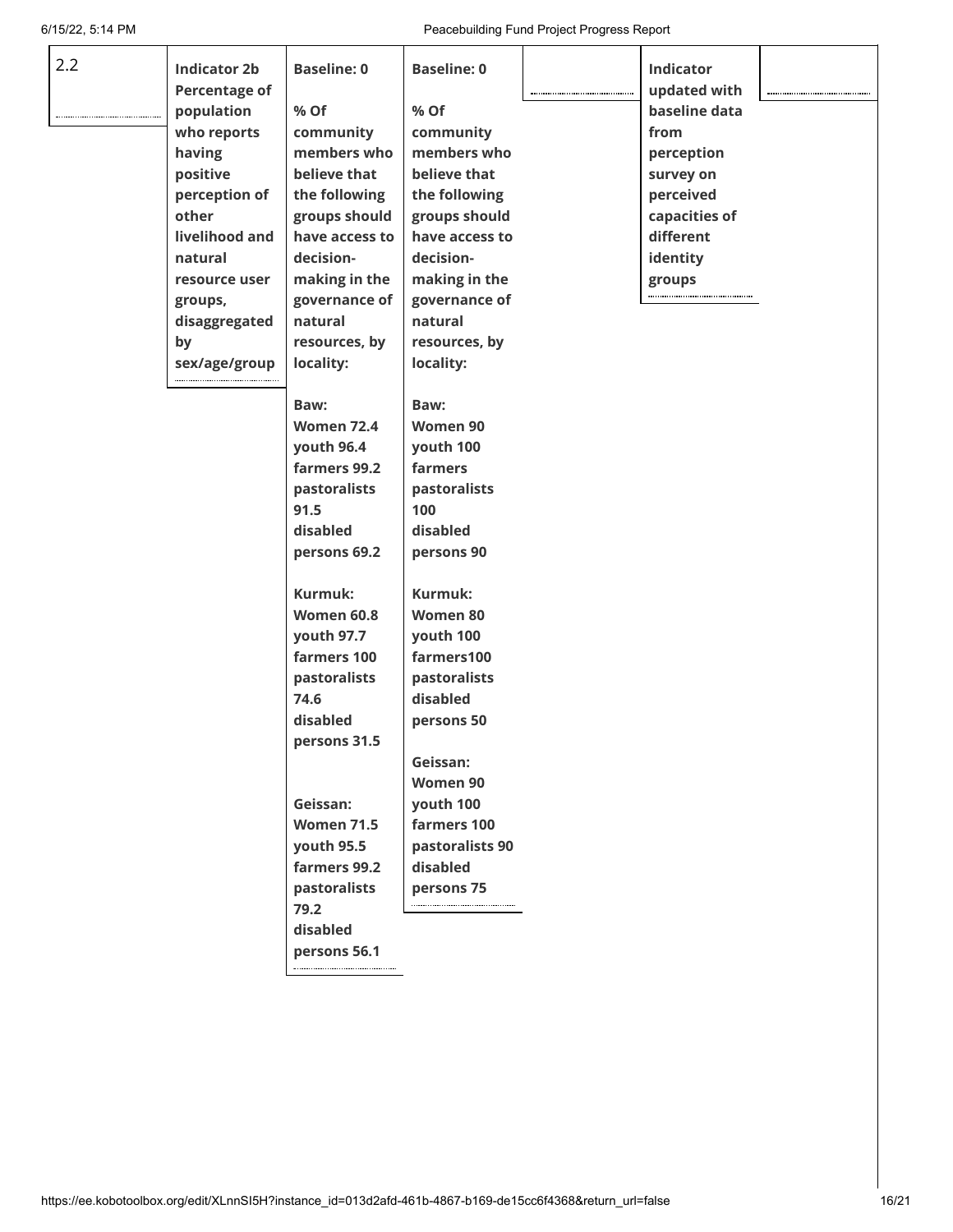| 2.3 | <b>Indicator 2.c</b> | <b>Baseline: TBD</b> | Target: 40% of   | Data not       |  |
|-----|----------------------|----------------------|------------------|----------------|--|
|     | <b>Percentage of</b> |                      | total            | captured in    |  |
|     | population           |                      | population of    | baseline       |  |
|     | who reports          |                      | the 3 localities | assessment; a  |  |
|     | that their           |                      |                  | survey will be |  |
|     | interest is          |                      |                  | conducted      |  |
|     | being                |                      |                  | during year    |  |
|     | addressed in         |                      |                  | two, prior to  |  |
|     | the peace            |                      |                  | implementing   |  |
|     | process in           |                      |                  | state level    |  |
|     | <b>Blue Nile</b>     |                      |                  | peacebuilding  |  |
|     | through              |                      |                  | dialogues      |  |
|     | governance           |                      |                  |                |  |
|     | mechanisms,          |                      |                  |                |  |
|     | disaggregated        |                      |                  |                |  |
|     | by                   |                      |                  |                |  |
|     | sex/age/group        |                      |                  |                |  |
|     |                      |                      |                  |                |  |

### **PART III: Cross-Cutting Issues**

Please indicate any significant project-related events anticipated in the next six months, i.e. national dialogues, youth congresses, film screenings, etc.

Please limit your response to 3000 characters including spaces.

**Key activities for the next six months will include the implementation of the CEAP process in each project community (June to October) and the joint gender, climate and security assessment. Field monitoring visits with the project team are planned for mid-July and November (before and after rainy season).**

In a few sentences, explain whether the project has had a positive *human impact*. May include anecdotal stories about the project's positive effect on the people's lives. Include direct quotes where possible or weblinks to strategic communications pieces.

This is an optional question. You may leave it unanswered if not relevant(2000 character limit)

You can also upload upto 3 files in various formats (picture files, powerpoint, pdf, video, etc..) to illustrate the human impact of the project **OPTIONAL**

File 1

**OPTIONAL**

PBF BN @newsletter-14\_21\_32.docx

J,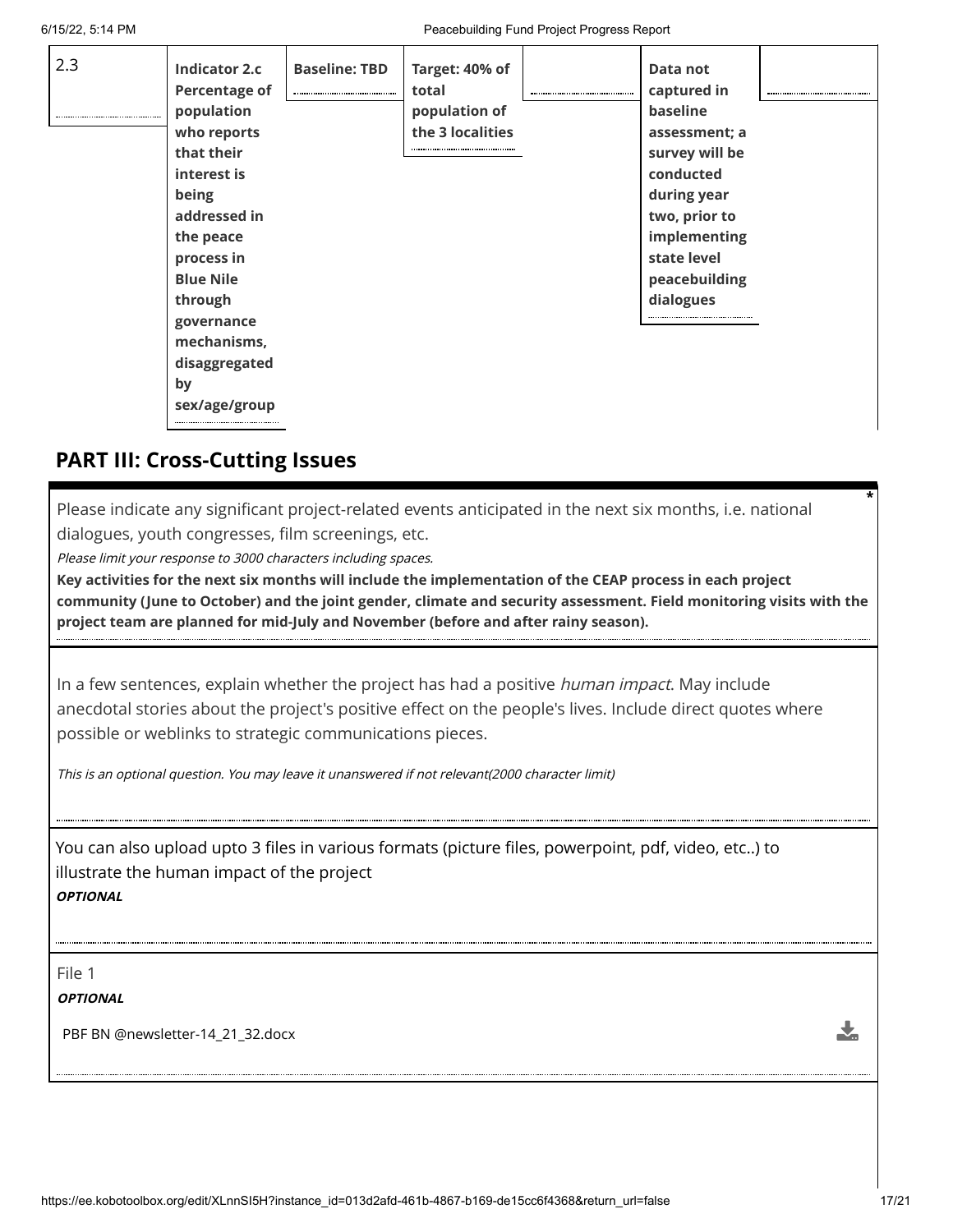Г

| File 2<br><b>OPTIONAL</b>                                                                                             |
|-----------------------------------------------------------------------------------------------------------------------|
| Click here to upload file. (< 5MB)                                                                                    |
| File 3<br><b>OPTIONAL</b>                                                                                             |
| Click here to upload file. (< 5MB)                                                                                    |
| You can also add upto 3 links to online resources which illustrate the human impact of the project<br><b>OPTIONAL</b> |
| Link 1<br><b>OPTIONAL</b>                                                                                             |
| Link 2<br><b>OPTIONAL</b>                                                                                             |
| Link 3<br><b>OPTIONAL</b>                                                                                             |

#### **» Monitoring**

Please list monitoring activities undertaken in the reporting period

Please limit your response to 1000 characters including spaces.

**observation of baseline data collection**

Do outcome indicators have baselines?

If only some of the outcome indicators have baselines, select 'yes'

yes

no

Please provide a brief description

..................................

Please limit your response to 3000 characters including spaces.

**baseline for outcome indicators were identified through a baseline study and have been included in this report.**

**\***

**\***

**\***

...................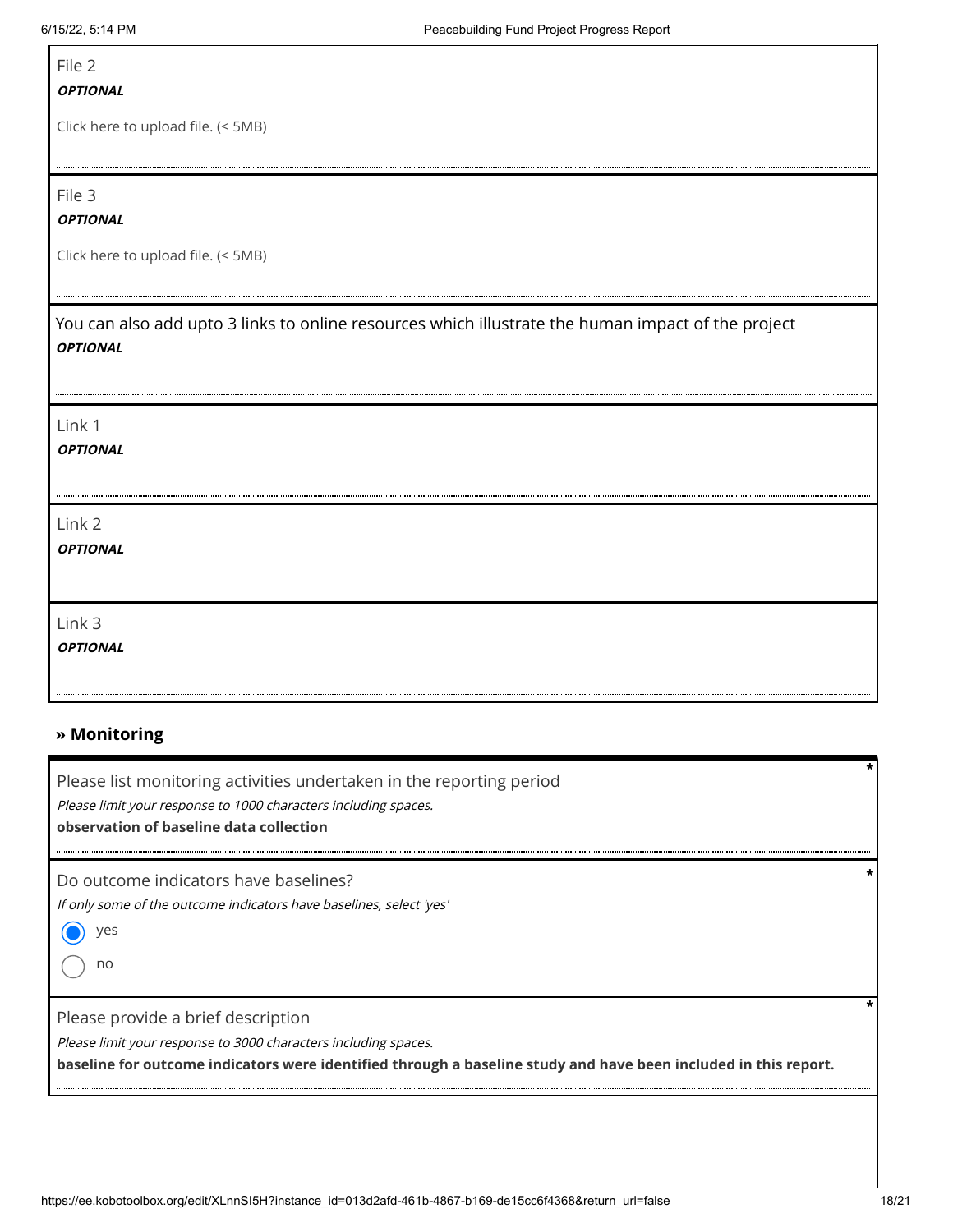| Has the project launched perception surveys or other community-based data collection?           | * |
|-------------------------------------------------------------------------------------------------|---|
| yes                                                                                             |   |
| no                                                                                              |   |
|                                                                                                 |   |
| Please provide a brief description                                                              |   |
| Please limit your response to 3000 characters including spaces.                                 |   |
| Perception surveys and community based data collection were used to conduct the baseline study. |   |
|                                                                                                 |   |

### **» Evaluation**

| Has an evaluation been conducted during the reporting period?<br>yes<br>no                                                                      |  |
|-------------------------------------------------------------------------------------------------------------------------------------------------|--|
| Evaluation budget (in USD):<br>60000                                                                                                            |  |
| If project will end in next six months, describe the evaluation preparations<br>Please limit your response to 3000 characters including spaces. |  |

### **» Catalytic Effect**

| Catalytic Effect (financial): Has the project led to additional funding from other sources?<br>yes<br>no                                              | * |
|-------------------------------------------------------------------------------------------------------------------------------------------------------|---|
| Catalytic Effect (non-financial): Has the project enabled or created a larger or longer-term<br>peacebuilding change to occur?<br>No catalytic effect | * |
| Some catalytic effect                                                                                                                                 |   |
| Significant catalytic effect<br>Very Significant catalytic effect                                                                                     |   |
| Don't Know                                                                                                                                            |   |
| Too early to tell                                                                                                                                     |   |

### **PART IV: COVID-19**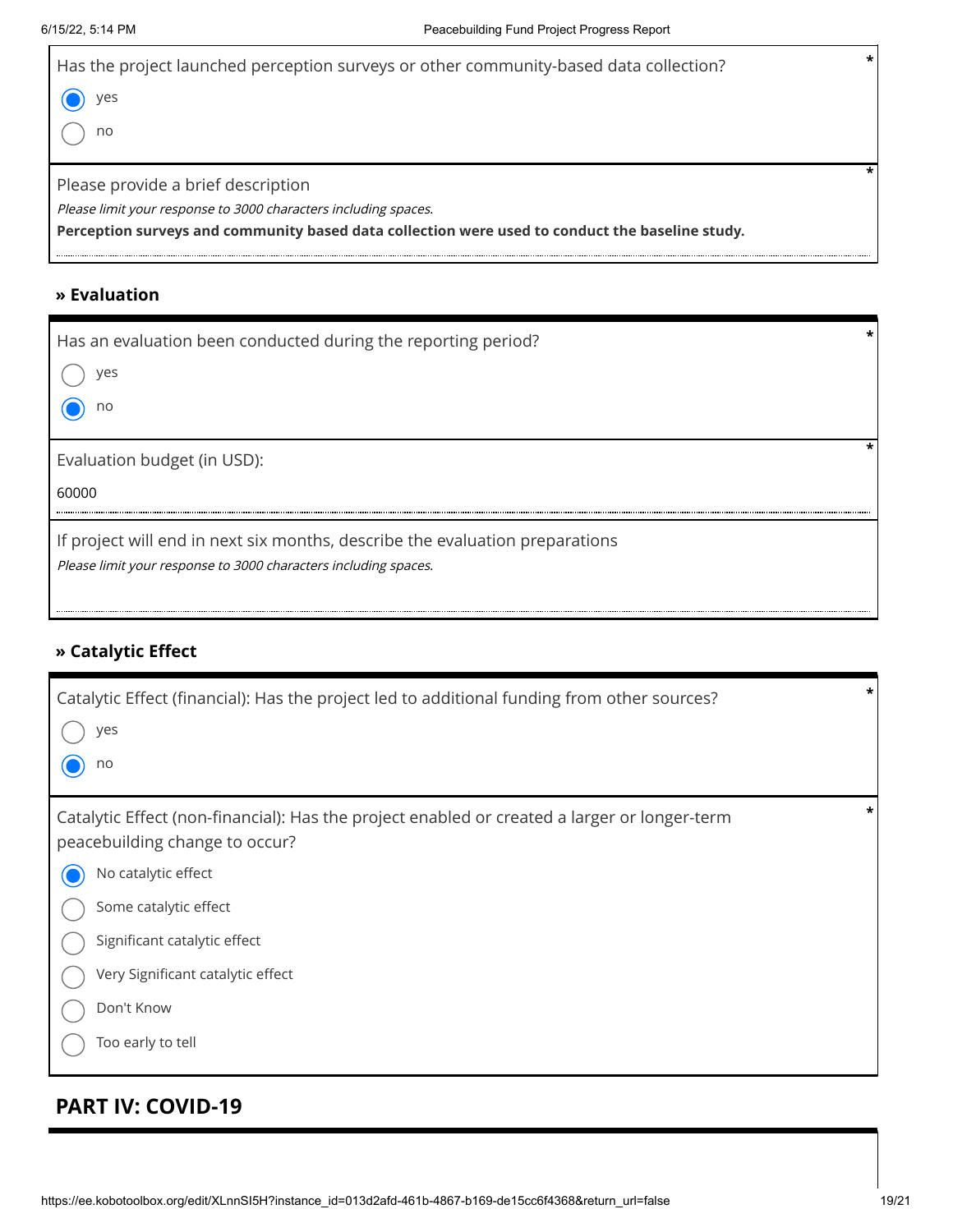| Please respond to these questions if the project underwent any monetary or non-monetary<br>adjustments due to the COVID-19 pandemic.<br>This section is optional. You can leave it blank if not relevant                                                                                                                                                                                                                                                                                                                                                                                                                                                                                                                                                                                                      |
|---------------------------------------------------------------------------------------------------------------------------------------------------------------------------------------------------------------------------------------------------------------------------------------------------------------------------------------------------------------------------------------------------------------------------------------------------------------------------------------------------------------------------------------------------------------------------------------------------------------------------------------------------------------------------------------------------------------------------------------------------------------------------------------------------------------|
| Monetary adjustments:                                                                                                                                                                                                                                                                                                                                                                                                                                                                                                                                                                                                                                                                                                                                                                                         |
| Please indicate the total amount in USD of adjustments due to COVID-19:                                                                                                                                                                                                                                                                                                                                                                                                                                                                                                                                                                                                                                                                                                                                       |
| Non-monetary adjustments: Please indicate any adjustments to the project which did not have any<br>financial implications:<br>Please limit your response to 3000 characters including spaces.                                                                                                                                                                                                                                                                                                                                                                                                                                                                                                                                                                                                                 |
| Please select all categories which describe the adjustments made to the project (and include details in<br>general sections of this report):                                                                                                                                                                                                                                                                                                                                                                                                                                                                                                                                                                                                                                                                  |
| Reinforce crisis management capacities and communications                                                                                                                                                                                                                                                                                                                                                                                                                                                                                                                                                                                                                                                                                                                                                     |
| Ensure inclusive and equitable response and recovery                                                                                                                                                                                                                                                                                                                                                                                                                                                                                                                                                                                                                                                                                                                                                          |
| Strengthen inter-community social cohesion and border management                                                                                                                                                                                                                                                                                                                                                                                                                                                                                                                                                                                                                                                                                                                                              |
| Counter hate speech and stigmatization and address trauma                                                                                                                                                                                                                                                                                                                                                                                                                                                                                                                                                                                                                                                                                                                                                     |
| Support the SG's call for a global ceasefire                                                                                                                                                                                                                                                                                                                                                                                                                                                                                                                                                                                                                                                                                                                                                                  |
| None                                                                                                                                                                                                                                                                                                                                                                                                                                                                                                                                                                                                                                                                                                                                                                                                          |
| Other (please describe):                                                                                                                                                                                                                                                                                                                                                                                                                                                                                                                                                                                                                                                                                                                                                                                      |
| If relevant, please share a COVID-19 success story of this project (i.e. how adjustments of this project<br>made a difference and contributed to a positive response to the pandemic/prevented tensions or<br>violence related to the pandemic etc.)<br>Please limit your response to 3000 characters including spaces.                                                                                                                                                                                                                                                                                                                                                                                                                                                                                       |
| Are there any other issues concerning project implementation (related to COVID-19 or not) that you<br>want to share, including any capacity needs of the recipient organizations? (1500 character limit)<br>Please limit your response to 3000 characters including spaces.<br>A military take-over in Sudan took place on 25th October 2021. The consequences for the country and the Blue Nile<br>State remain to be seen. Project preparation and planning activities were delayed, including baseline assessment<br>due to restricted travel and possible insecurity, as well as the recruitment of key implementing partners. However,<br>while the national context remains tense, the situation in the project area is relatively calm. Preparations for<br>planned and future activities are ongoing. |
| Additionally, rainy season (June-October) will impede access to the field in some villages (Geissan and Kurmuk). To<br>manage this challenge, implementing partner staff for the CEAP process (first activity) will be based in the localities<br>to carry on project implementation.                                                                                                                                                                                                                                                                                                                                                                                                                                                                                                                         |